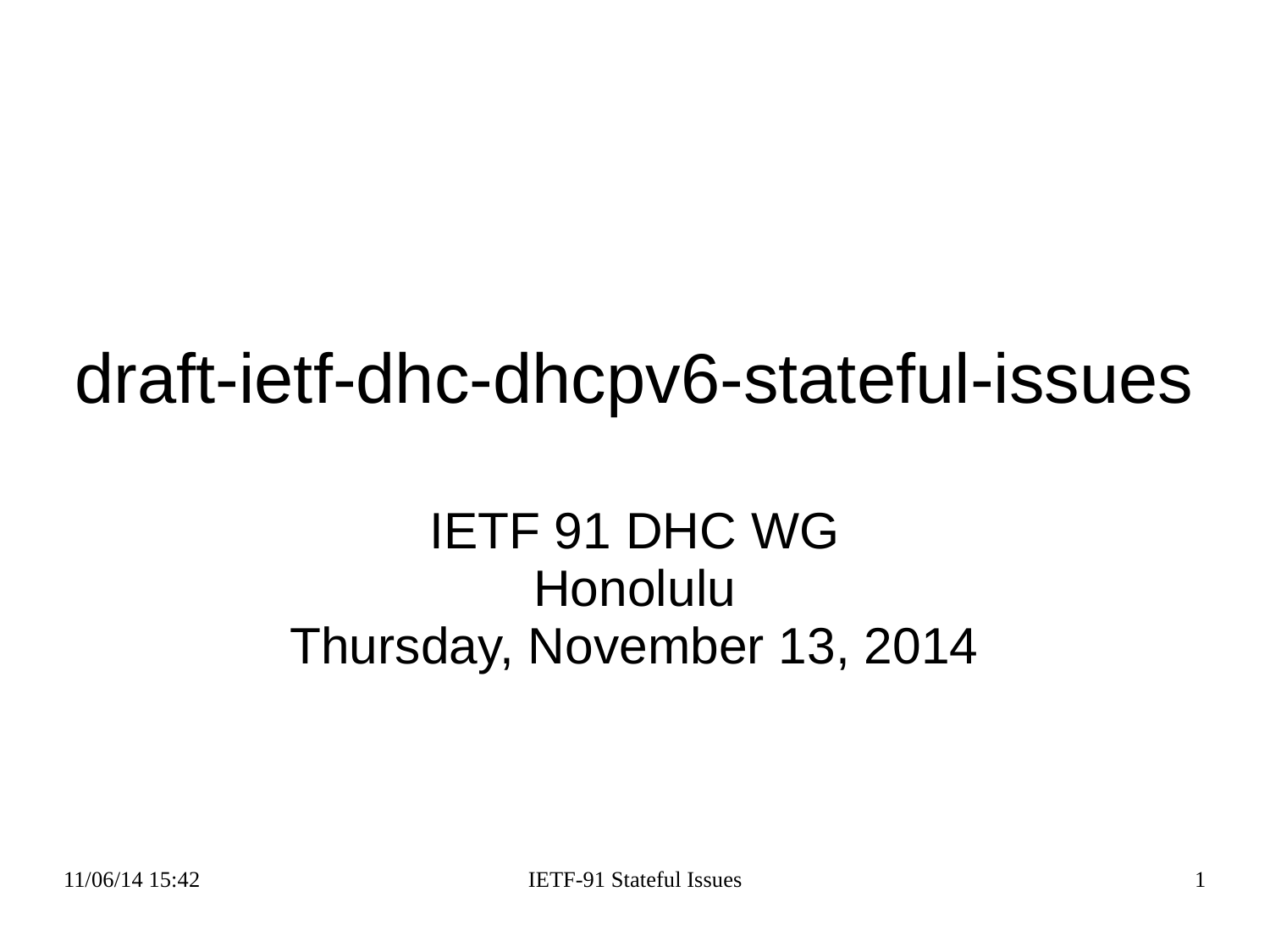# **Credits**

• Many thanks to Jinmei Tatuya for his thorough reviews and interest in this work!

- Thanks to everyone else who reviewed the draft recently:
	- Fred Templin
	- Andrew Yourtchenko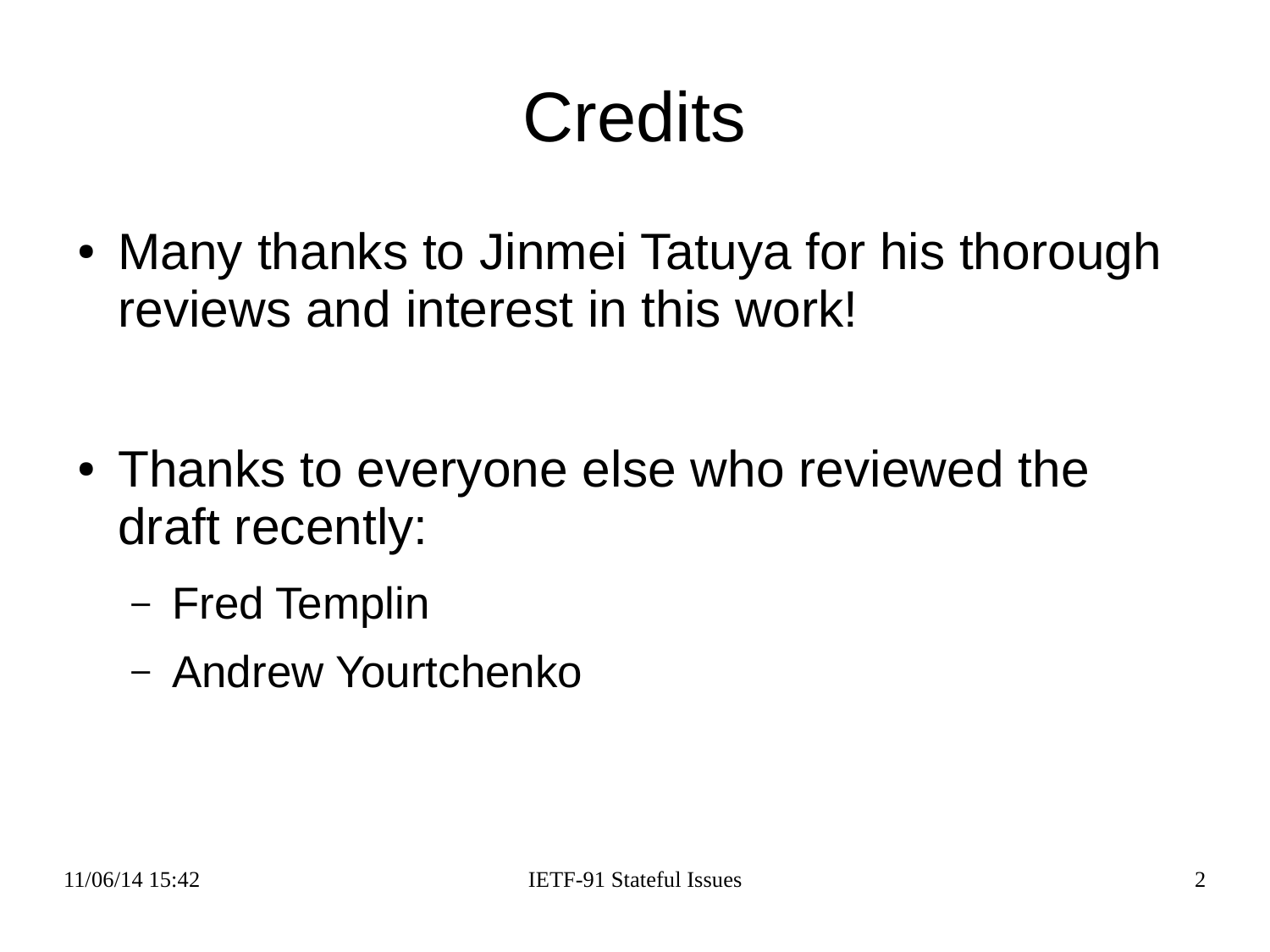- Version -07 Published (October 2nd)
	- "Title" changed
		- $\bullet$  "issues" => "issues and recommendations"
	- "Introduction"
		- Clarified the scope of the draft:  $IA$  NA + IA PD
	- Server MUST (not SHOULD) set T1/T2 times to the same value
	- Removed "unified" text for the Renew/Rebind
		- Focus on IA\_NA + IA\_PD coexistence
		- Generalized text for any type of IA to be covered in RFC3315bis

–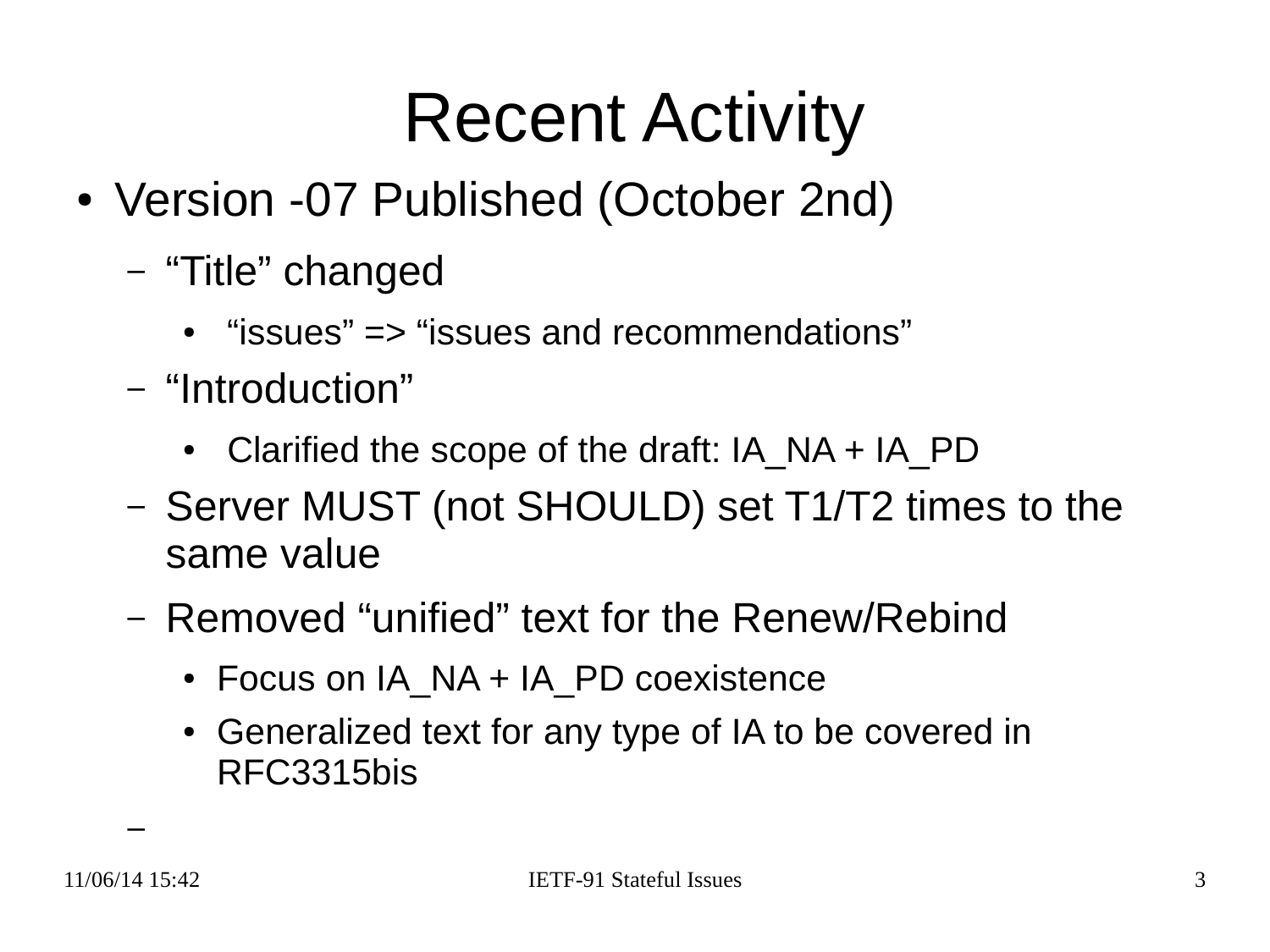- Version -07 Published (Cont'd)
	- "Renew and Rebind"
		- Server returns "NoAddrsAvail" or "NoPrefixAvail" for Renew/Rebind when it can't allocate new bindings
	- Updates to section 18.1.8. "Receipt of Reply Messages"
		- "NoAddrsAvail" and "NoPrefixAvail" may be returned for Renew/Rebind
		- Avoid Renew/Rebind storm when IA is not in the "Reply" message
	- "Confirm"
		- Client SHOULD (relaxed from MUST) initiate Confirm when it have moved to a new link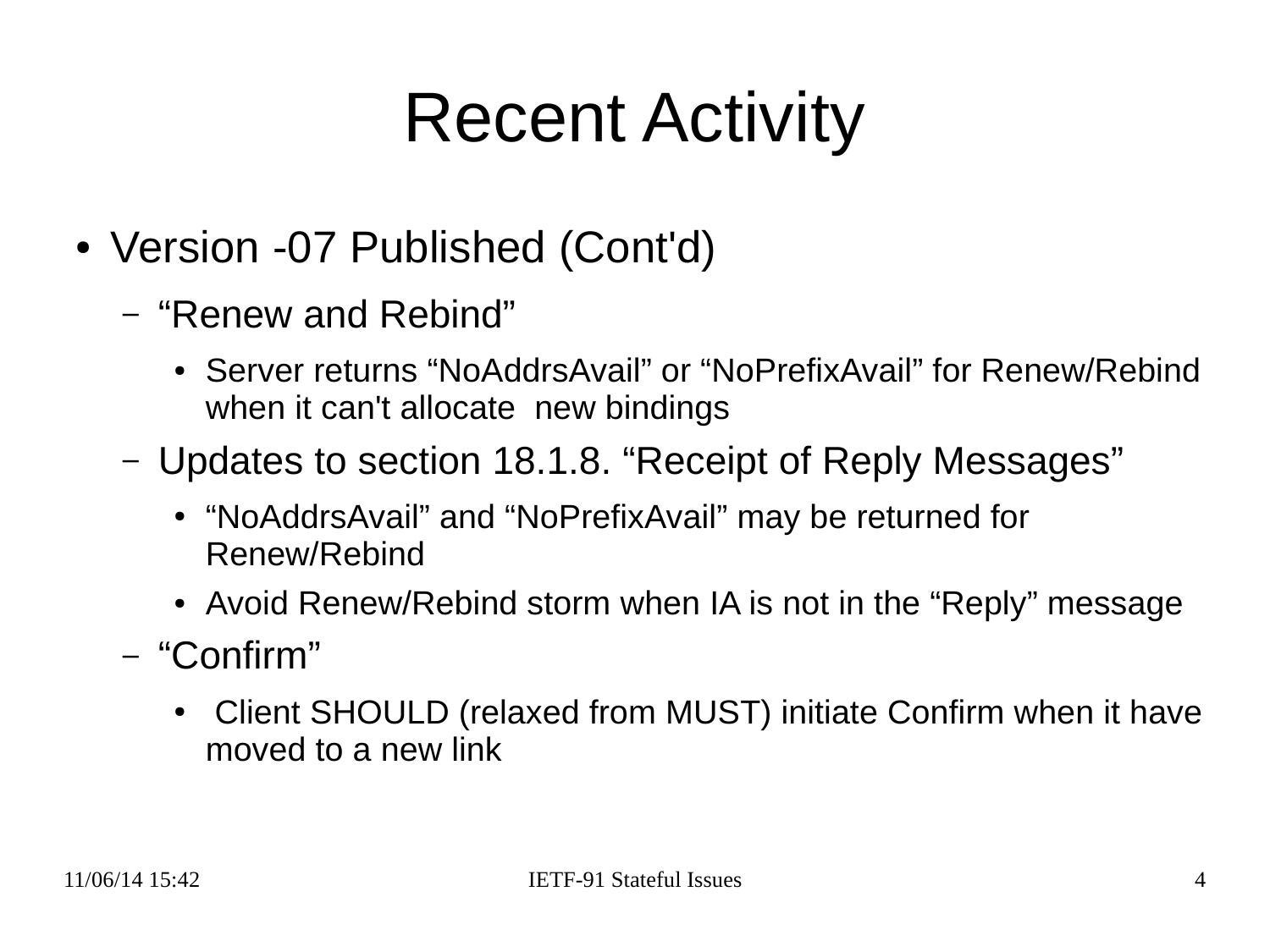- Version -08 Published (October 22nd)
	- 1. "Introduction"
		- Further clarified the scope of the draft: IA\_NA+IA\_PD
		- Explicitly excluded IA\_TA
	- 3. "Terminology"
		- Removed "Resource" and clarified that "IA" means "IA\_NA" or "IA\_PD".
	- 4. "Handling of Multiple IA Option Types"
		- Moved the text about motivation to keep single DHCP session from 1. "Introduction"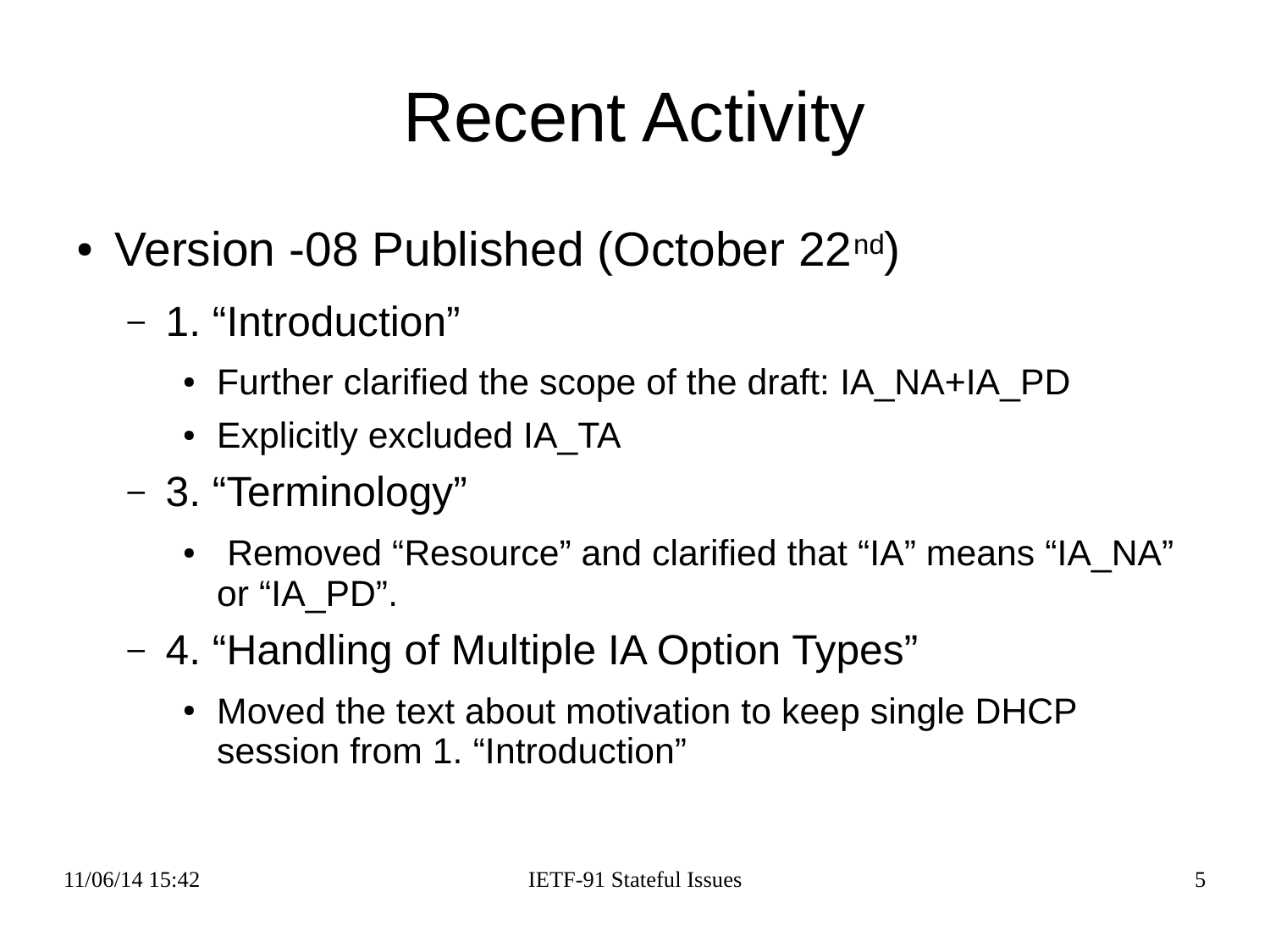- Version -08 Published (Cont'd)
	- 4.3. "T1/T2 Times"
		- New text about the client behavior when the server sends different T1/T2 times for different Ias.
	- 4.4.5. "Updates to Section 18.1.8. of RFC3315"
		- Fixes for some errors introduced with -07 publication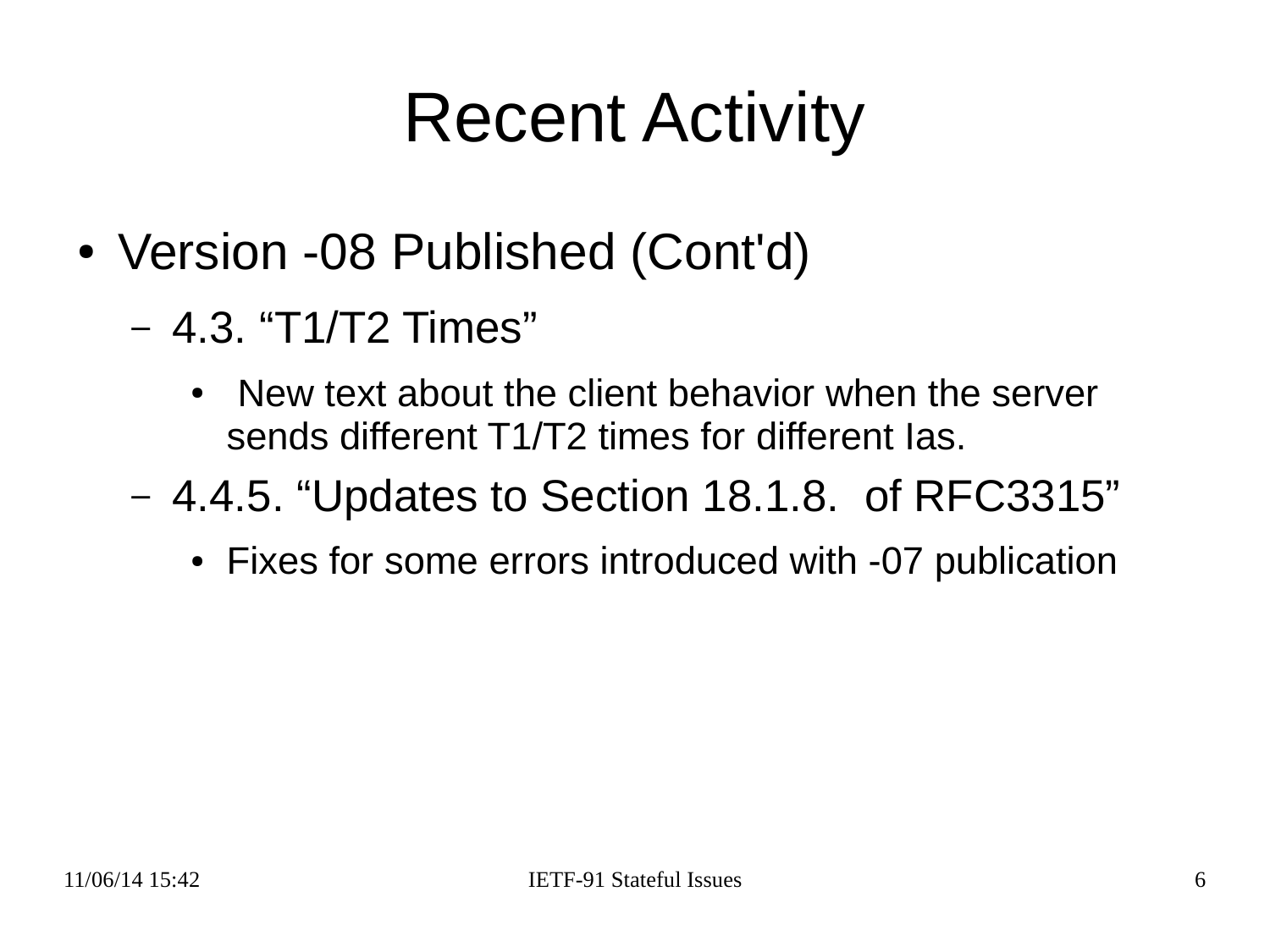#### In scope for RFC3315bis

- $\cdot$  #122 The wording about avoiding the storm SHOULD/MAY be more specific
- $\bullet$  #123 Clarify NotOnLink handling (18.1.8)
- $\cdot$  #124 Drop IA TA?
- $\cdot$  #126 What the client should do with existing bindings when it restarts the server discovery

See: <http://trac.tools.ietf.org/group/dhcpv6bis/>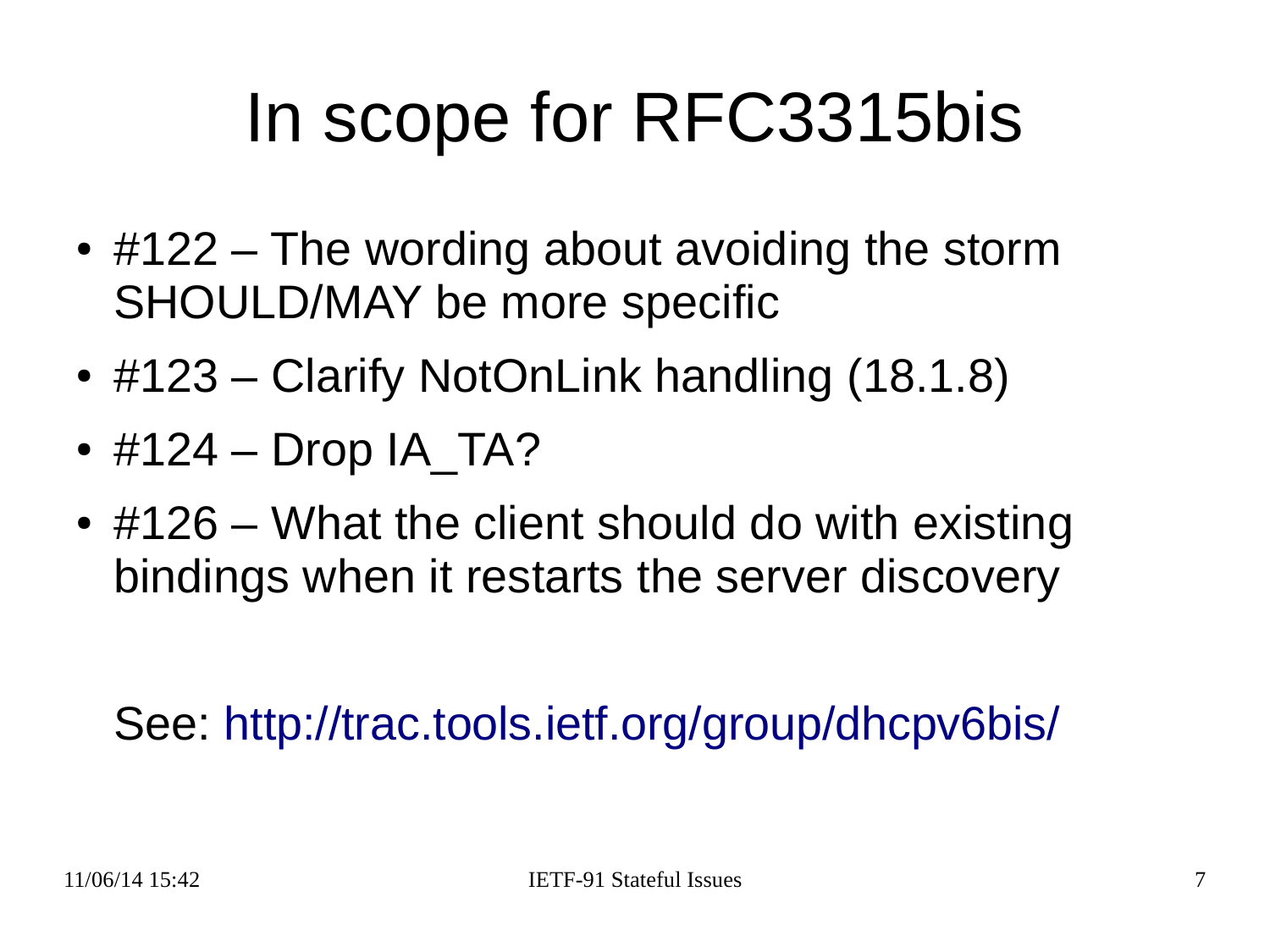# Outstanding issues (Fred Templin)

- 4.4.8 "Updates to RFC3633"
	- Replace "delegating router MAY assign prefixes" with "delegating router SHOULD assign prefixes".
- Minor editorial changes
	- "Abstract"
	- "Introduction"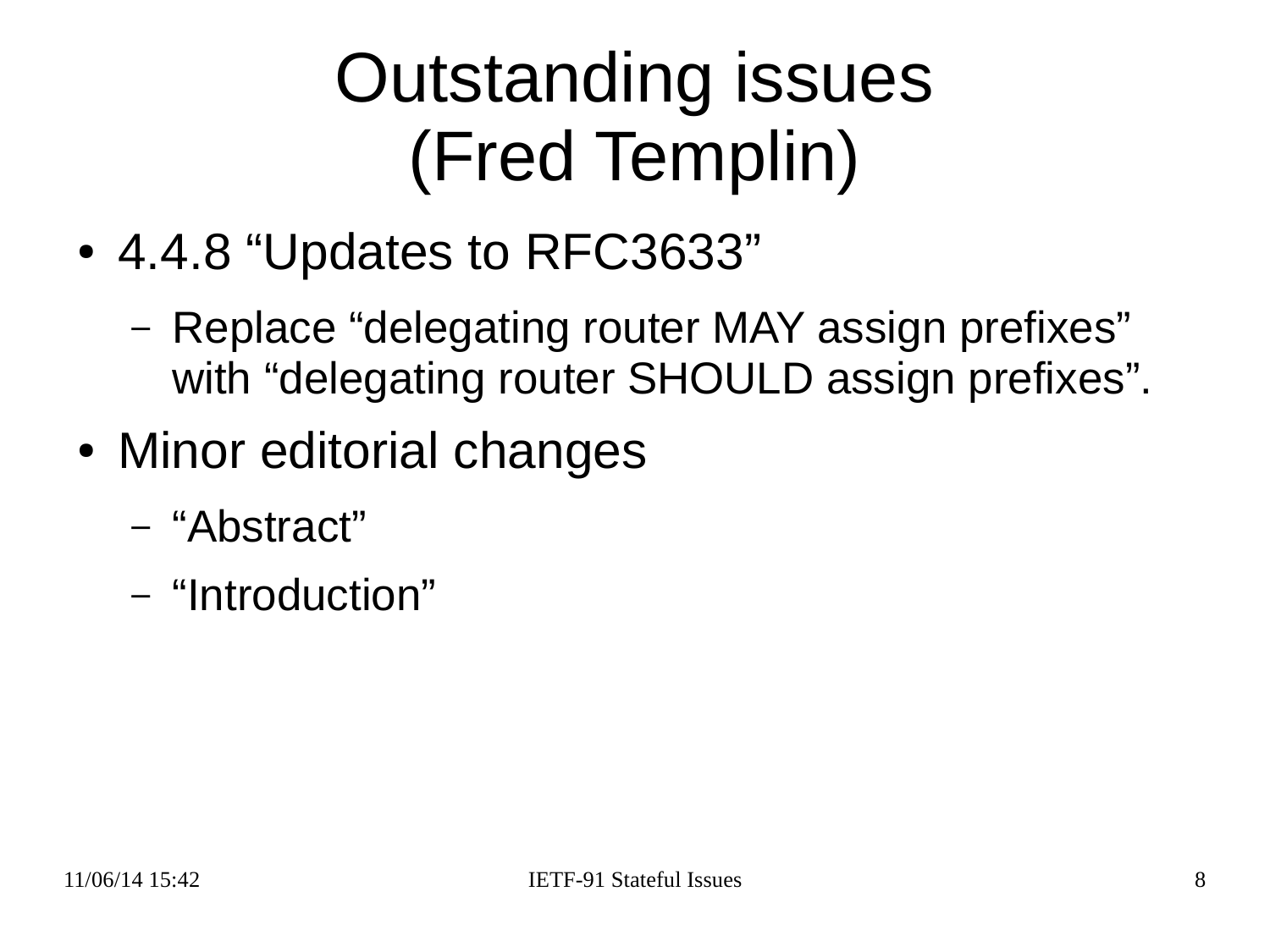#### Next Steps

- Publish -09
	- To resolve issues raised by Fred Templin
	- Please review -08 and -09 when published!
- Start WG last call after -09 published?
- Reminder This work is important for 3315bis work!